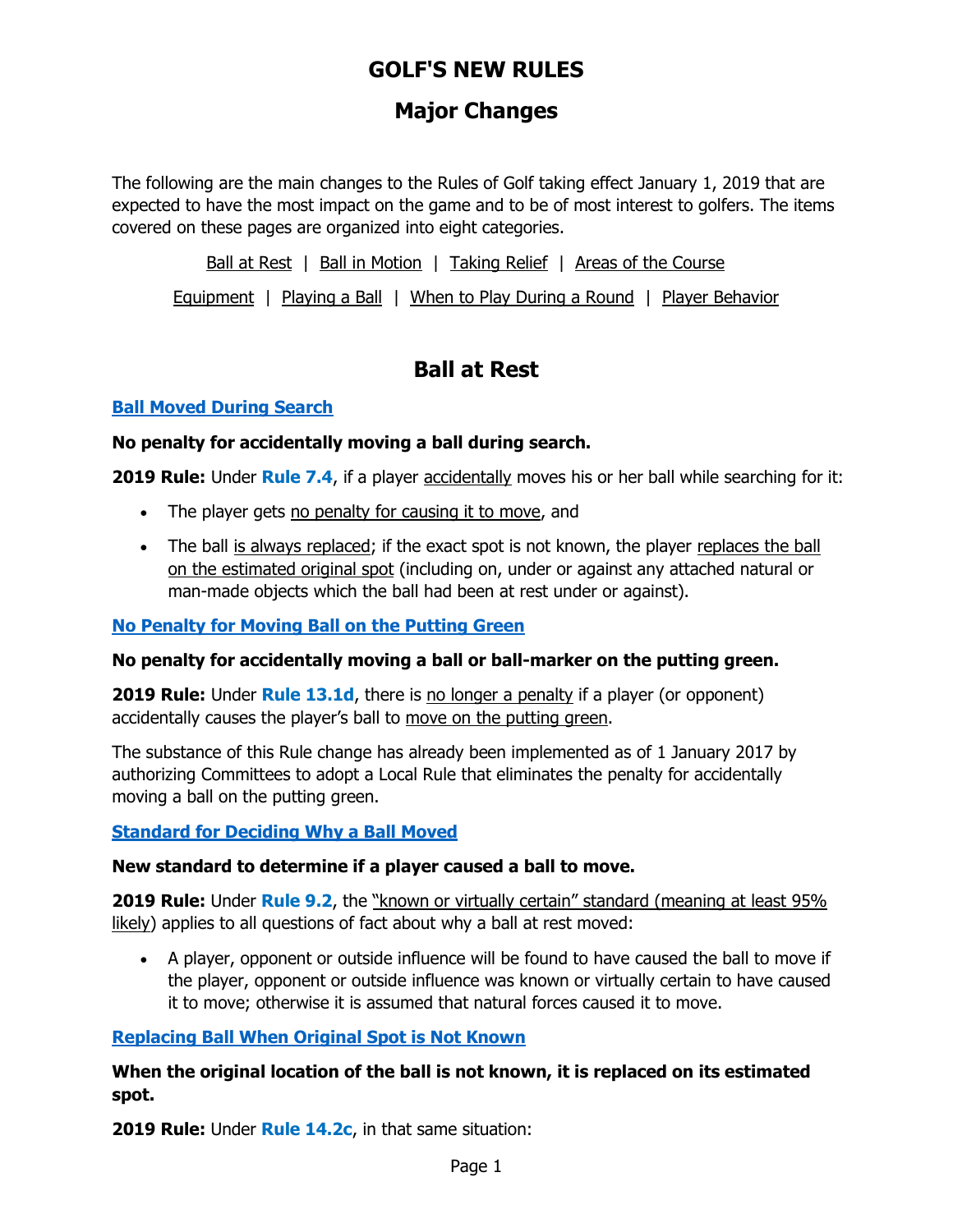- The ball is always placed on a spot rather than being dropped.
- If the exact original spot is not known, the player is required to replace the ball on its estimated spot (including on, under or against any attached natural objects that the ball had been at rest on, under or against).

# **Ball in Motion**

### **[Ball in Motion Accidentally Deflected](http://www.usga.org/content/usga/home-page/rules-hub/rules-modernization/major-changes/ball-in-motion-accidentally-deflected.html)**

#### **No penalty if a player's ball in motion is accidentally deflected by the player, the player's equipment, or caddie.**

**2019 Rule:** Under **Rule 11.1**, for all accidental deflections, including when the ball hits the player or opponent or their equipment or caddies:

- There is no penalty and the ball is played as it lies (with limited exceptions).
- To address any concern that a player might deliberately position equipment to act as a backstop and potentially deflect his or her ball, there is a penalty if the ball hits equipment that was positioned for that purpose (Rule 11.2a).

# **Taking Relief**

### **[Measuring the Size of the Relief Area Where a Ball Must Be Dropped and Played](http://www.usga.org/content/usga/home-page/rules-hub/rules-modernization/major-changes/measuring-the-size-of-the-relief-area.html)**

### **The relief area for dropping a ball is a fixed size of either one or two club-lengths using the longest club in the bag, other than a putter.**

**2019 Rule:** Players still drop a ball when taking relief, but the dropping procedure is changed in several ways as detailed in **Rule 14.3**:

- The focus of the dropping procedure is on a specific "relief area" set by the Rule under which relief is being taken and is either one or two club-lengths from a reference point (and may have certain other limitations).
- The relief area is a fixed size for each player and is pre-determined based on the clubs the player has selected for play.

### **[New Procedure for Dropping a Ball](http://www.usga.org/content/usga/home-page/rules-hub/rules-modernization/major-changes/new-procedure-for-dropping-a-ball.html)**

### **The ball must be let go from knee height and fall through the air without touching any part of the player's body or equipment.**

**2019 Rule:** Players will continue to drop a ball when taking relief, but the dropping procedure is changed in several ways as detailed in **Rule 14.3**:

• How a ball may be dropped is simplified; the only requirement is that the ball be let go from knee height so that it falls through the air and does not touch any part of the player's body or equipment before it hits the ground.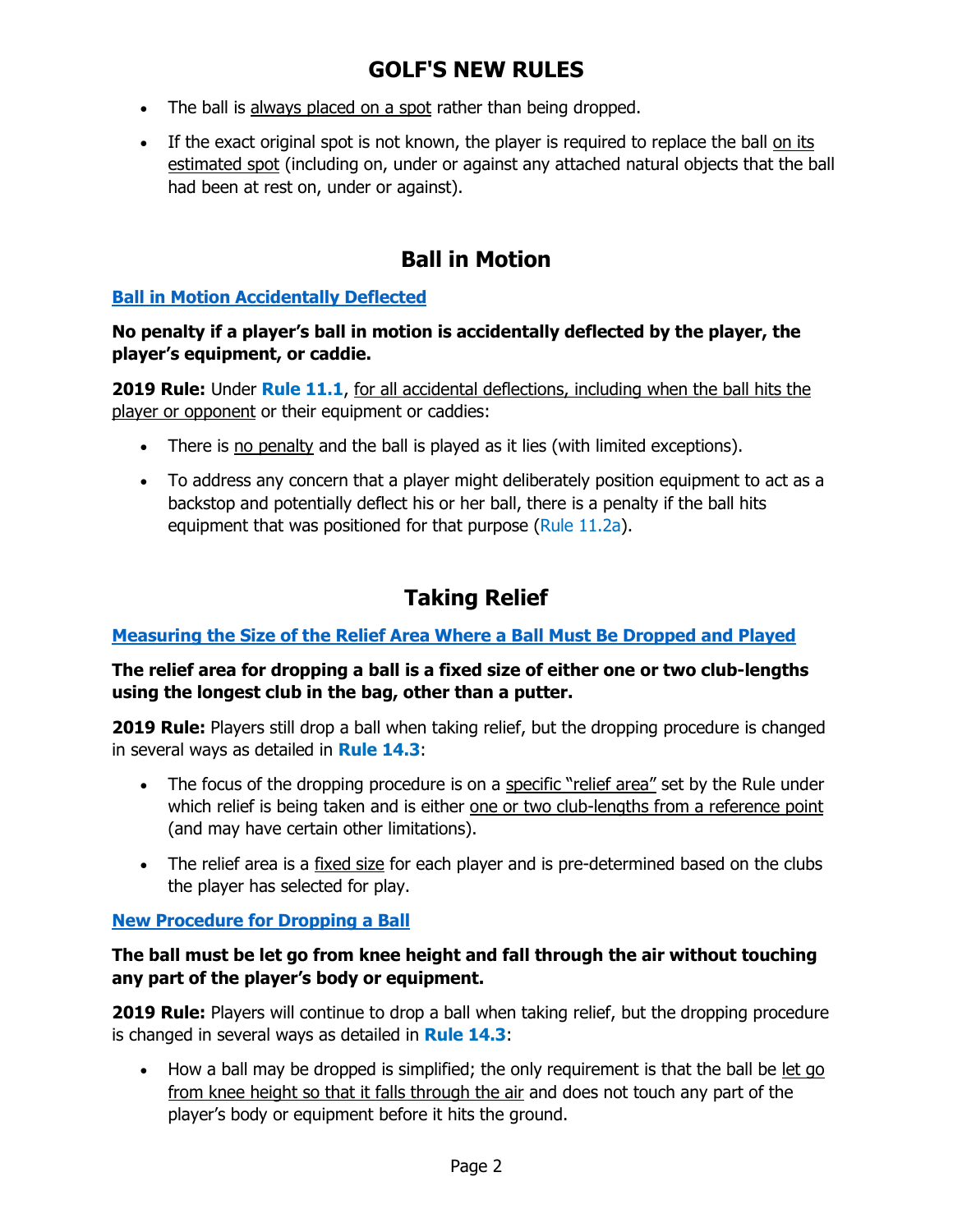- The ball must be dropped in and come to rest in the relief area; and there will be no redrop requirement if the dropped ball accidentally hits a person or object after hitting the ground but before coming to rest in the relief area.
- If the dropped ball comes to rest outside the relief area, it must be dropped a second time; if it comes to rest outside the relief area after being dropped a second time, it must be placed where it first touched the ground.
- If the placed ball does not come to rest on that spot after two attempts, the player must then place the ball on the nearest spot (not nearer the hole) where it will come to rest.

### **[Fixed Distances to be Used for Measuring](http://www.usga.org/content/usga/home-page/rules-hub/rules-modernization/major-changes/taking-relief.html)**

### **A fixed distance of the longest club in the bag, other than the player's putter, will be used in measuring.**

**2019 Rule:** A club-length is defined as the length of the longest club in the player's bag, except that this cannot be his or her putter. (**Definition of Club-Length**)

- The relief area for dropping a ball is a fixed size of either one or two club-lengths depending on which relief Rule is being used.
- The relief area is a fixed size for each player and is pre-determined based on the clubs the player has selected for play.

### **[Time for Search Before Ball is Lost](http://www.usga.org/content/usga/home-page/rules-hub/rules-modernization/major-changes/reduced-time-for-search-before-a-ball-is-lost.html)**

#### **A player's ball is lost if not found in three minutes (rather than the current 5 minutes).**

**2019 Rule:** Under **Rule 18.2**, the time for a ball search (before the ball becomes lost) is reduced from 5 minutes to 3 minutes.

### **[Substitution of Ball Always Allowed When Taking Relief](http://www.usga.org/content/usga/home-page/rules-hub/rules-modernization/major-changes/substitution-of-a-ball-always-allowed-when-taking-relief.html)**

#### **A ball may always be substituted when taking relief.**

**2019 Rule:** Under **Rule 14.3**, when taking relief, the player is always allowed the choice to substitute a ball or to use the original ball, including:

• When taking penalty relief as well as when taking free relief (Rules  $15-19$ ).

### **Relief for [an Embedded Ball](http://www.usga.org/content/usga/home-page/rules-hub/rules-modernization/major-changes/relief-for-an-embedded-ball.html)**

### **Relief is allowed without penalty for an embedded ball anywhere (except in sand) in the "general area" (a new term for "through the green").**

**2019 Rule:** The current default position in the Rules is reversed:

 **Rule 16.3** allows relief for a ball embedded anywhere in the "general area" (that is, the area currently known as "through the green"), except when embedded in sand.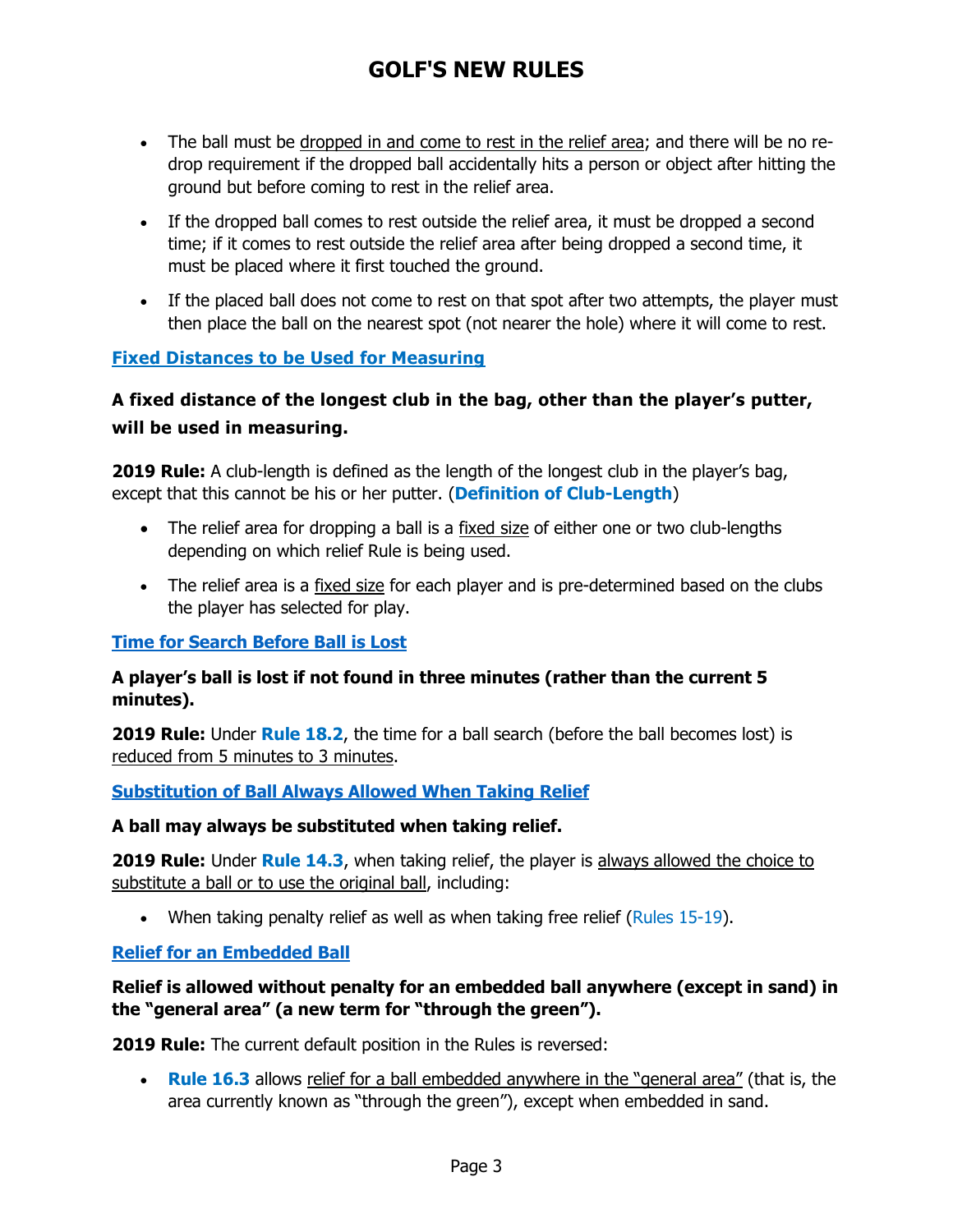- But a Committee may adopt a Local Rule restricting relief to a ball embedded in those parts of the general area cut to fairway height or less.
- In taking relief, the player drops the original ball or a substituted ball within one clublength of (but not nearer the hole than) the spot right behind where the ball was embedded.

### **[Procedure for Taking Back-On-the-Line Relief](http://www.usga.org/content/usga/home-page/rules-hub/rules-modernization/major-changes/procedure-for-taking-back-on-a-line-relief.html)**

#### **One of the options for relief from either a red or yellow penalty area will be called back-on-the-line relief.**

**2019 Rule**: Players still drop a ball when taking relief, but the dropping procedure is changed in several ways as detailed in **Rule 14.3**:

- The focus of the dropping procedure is on a specific "relief area" set by the Rule under which relief is being taken and is either one or two club-lengths from a reference point (and may have certain other limitations).
- The ball needs only to be dropped in and come to rest in the relief area; and there will be no re-drop requirement if the dropped ball accidentally hits a person or object after hitting the ground but before coming to rest in the relief area.
- If the dropped ball comes to rest outside the relief area, it must be dropped a second time; if it comes to rest outside the relief area after being dropped a second time, it must be placed where it first touched the ground.
- If the placed ball will not come to rest on that spot after two attempts, the player must then place the ball on the nearest spot (not nearer the hole) where it will come to rest.

# **Areas of the Course**

### **[When to Replace a Ball That Moves on the Putting Green](http://www.usga.org/content/usga/home-page/rules-hub/rules-modernization/major-changes/when-to-replace-a-ball-that-moves-on-a-putting-green.html)**

**After a player's ball has been lifted and replaced on the putting green, the player must always replace the ball on its original spot, even if it was blown by the wind or moved for no clear reason.**

**2019 Rule: Rule 13.1d, revises the procedure for when a ball on the putting green is moved** by wind, water or other natural forces, so that it must sometimes is replaced and sometimes is played from its new spot:

- If the ball had been lifted and replaced on its original spot before it moved, the ball must always be replaced on its original spot, regardless of what caused it to move.
- The ball must be played from its new spot only if the ball had not been lifted and replaced before it moved.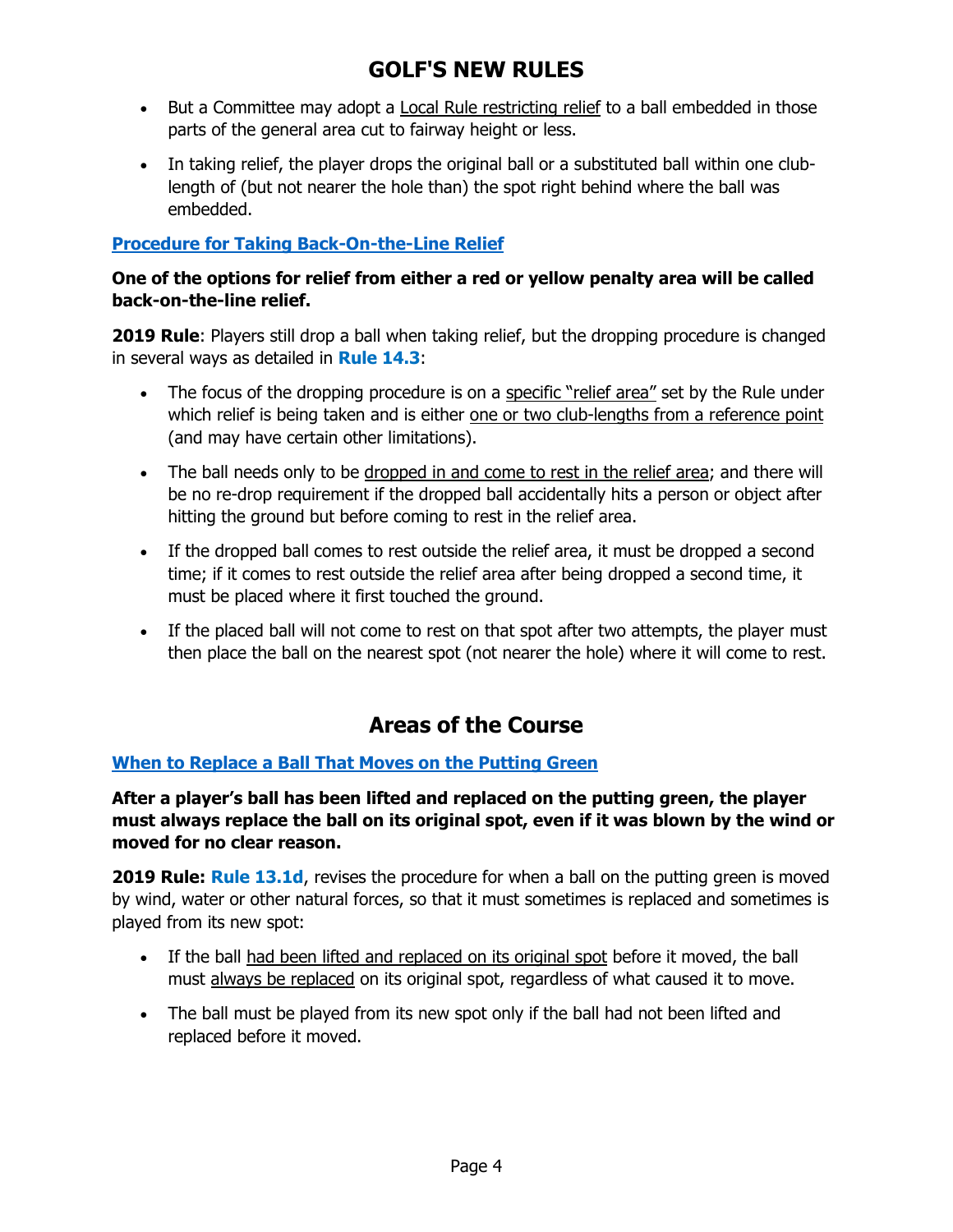### **[Repairing Damage on the Putting Green](http://www.usga.org/content/usga/home-page/rules-hub/rules-modernization/major-changes/repairing-damage-on-the-putting-green.html)**

#### **Repair of almost any damage is allowed on the putting green (including spike marks and animal damage).**

**2019 Rule: Rule 13.1c(2)** allows repair of almost any damage on the green:

 "Damage on the putting green" is defined to include all types of damage (such as ballmarks, shoe damage, indentations from a club or flagstick, animal damage, etc.), **except** aeration holes, natural surface imperfections or natural wear of the hole.

#### **[Touching Line of Play on a Putting Green](http://www.usga.org/content/usga/home-page/rules-hub/rules-modernization/major-changes/touching-the-line-of-play-on-a-putting-green.html)**

#### **No penalty for touching line of play on the putting green so long as doing so does not improve the conditions for the stroke.**

**2019 Rule:** The prohibition of touching the line of play on the putting green is eliminated:

- There is no penalty for touching the line of play on the putting green (the term "line of play" will apply everywhere on the course including the putting green, and the term "line of putt" is no longer used).
- The player will be subject to the prohibition on improving his or her line of play on the putting green (see Rule 8.1a, as limited by 8.1b).

### **Ball Played [from Green Hits Unattended Flagstick in Hole](http://www.usga.org/content/usga/home-page/rules-hub/rules-modernization/major-changes/ball-played-from-the-putting-green-hits-unattended-flagstick-in-hole.html)**

#### **No penalty if a ball played from the putting green (or anywhere else) hits the unattended flagstick in the hole.**

**2019 Rule:** Under **Rule 13.2b(2)**:

- There is no penalty if a ball played from the putting green hits an unattended flagstick left in the hole.
- Players are not required to putt with the flagstick in the hole; rather, they have the choice to have it removed (which includes having someone attend the flagstick and remove it after the ball is played).

#### **[Touching Loose Impediments or Ground in a Penalty Area](http://www.usga.org/content/usga/home-page/rules-hub/rules-modernization/major-changes/touching-or-moving-loose-impediments-or-ground.html)**

### **No penalty for moving loose impediments, touching the ground, or grounding your club in a penalty area.**

#### **2019 Rule:** Under **Rule 17**:

- There will are no special restrictions when a ball is in a "penalty area" (the expanded designation for the area that includes what are now called water hazards).
- A player may touch or move loose impediments and touch the ground with hand or club (such as grounding the club right behind the ball) for any reason, subject only to the prohibition on improving conditions for the stroke (see new Rule 8.1a).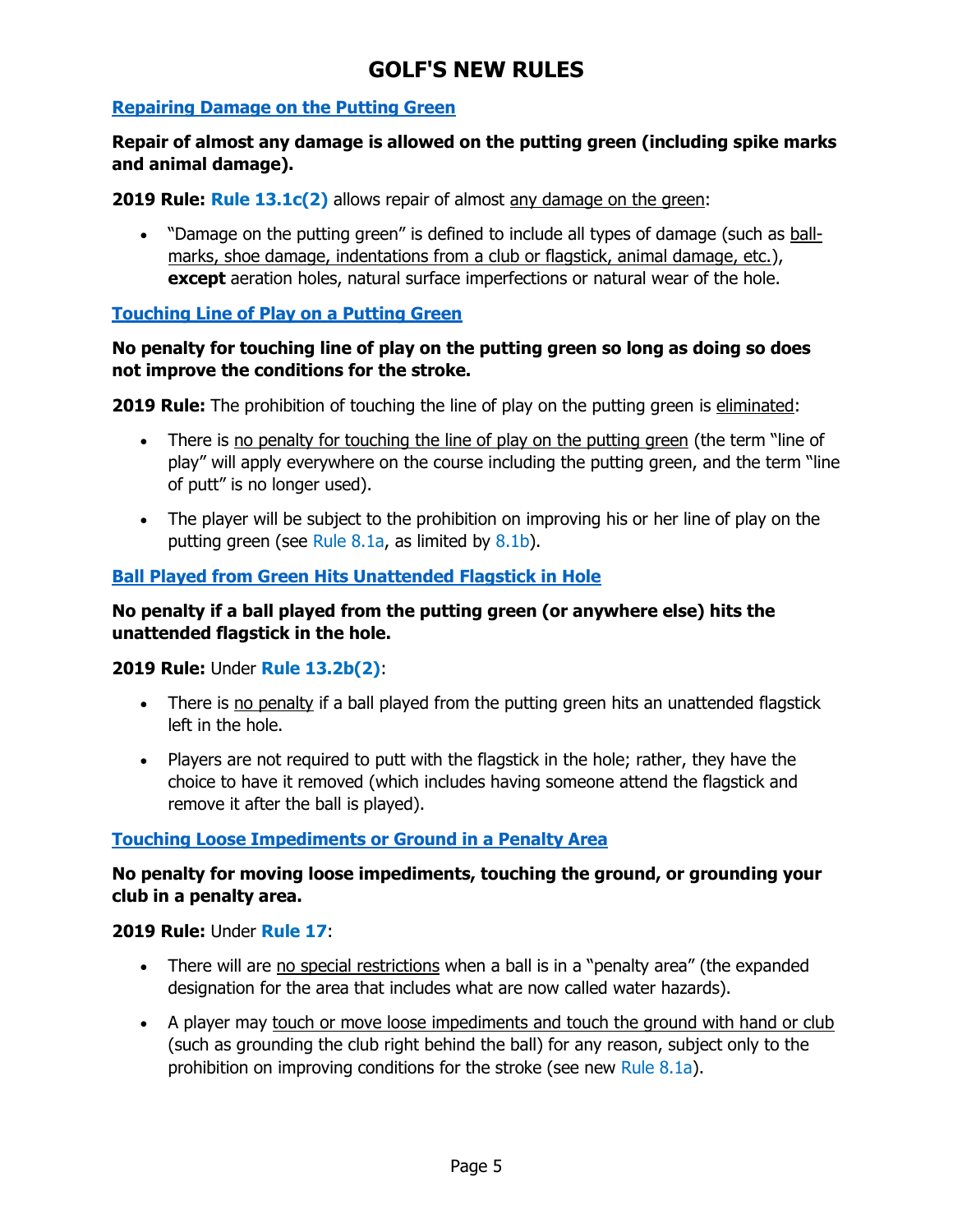### **[Areas the Committee May Mark as Penalty Areas](http://www.usga.org/content/usga/home-page/rules-hub/rules-modernization/major-changes/areas-the-committee-may-mark-as-penalty-areas.html)**

#### **Areas of desert, jungle, lava rock, etc. (in addition to areas of water) may now be marked as red or yellow "penalty areas."**

**2019 Rule:** Under the new Rules, "Water hazards" will be superseded by the expanded concept of "penalty areas", and **Rule 17** will provide the same basic options for relief that exist under the current Rules:

- $\bullet$  A penalty area includes both  $(1)$  all areas currently defined in the Rules as a water hazard or a lateral water hazard and (2) any other areas the Committee chooses to define as penalty areas (with recommended guidelines to be provided in the guidebook).
- Penalty areas may therefore include areas such as deserts, jungles, lava rock fields, etc.
- The term "hazard" is no longer used in the Rules.
- Committees are given the discretion to mark any penalty as red so that lateral relief is always allowed.

### **[Elimination of Opposite Side Relief for Red Penalty Areas](http://www.usga.org/content/usga/home-page/rules-hub/rules-modernization/major-changes/elimination-of-opposite-side-relief-for-red-pen.html)**

### **Relief from a red penalty area no longer allowed on the opposite side from where the ball last entered the penalty area.**

**2019 Rule: Rule 17.1d** does not provide the option to take relief on the opposite side of a red penalty area:

- This means that, when a ball is in a red penalty area, the player will have three options for relief (all for a one-stroke penalty) rather than four options as today.
- But a Committee could still adopt a Local Rule allowing opposite side relief on those holes where it believes the other relief options are not viable.

### **[Moving or Touching Loose Impediments or Touching Sand in a Bunker](http://www.usga.org/content/usga/home-page/rules-hub/rules-modernization/major-changes/moving-or-touching-loose-impediments-or-sand-in-a-bunker.html)**

**2019 Rule:** Under **Rules 12.2a** and **12.2b**, the player may touch or move loose impediments in a bunker and will be generally allowed to touch the sand with a hand or club; but a limited prohibition continues so that the player must not:

- Deliberately touch the sand in a bunker with a hand, club, rake or other object to test the condition of the sand to learn information for the stroke, or
- Touch the sand in a bunker with a club in making a practice swing, in grounding the club right in front of or behind the ball, or in making the backswing for a stroke.

### **[Unplayable Ball in Bunker](http://www.usga.org/content/usga/home-page/rules-hub/rules-modernization/major-changes/unplayable-ball-in-a-bunker.html)**

**Relief allowed outside a bunker for an unplayable ball for two penalty strokes. 2019 Rule:** The player will have an extra option allowing relief outside the bunker using the back-on-the-line procedure, but for a total of two penalty strokes (**Rule 19.3b**).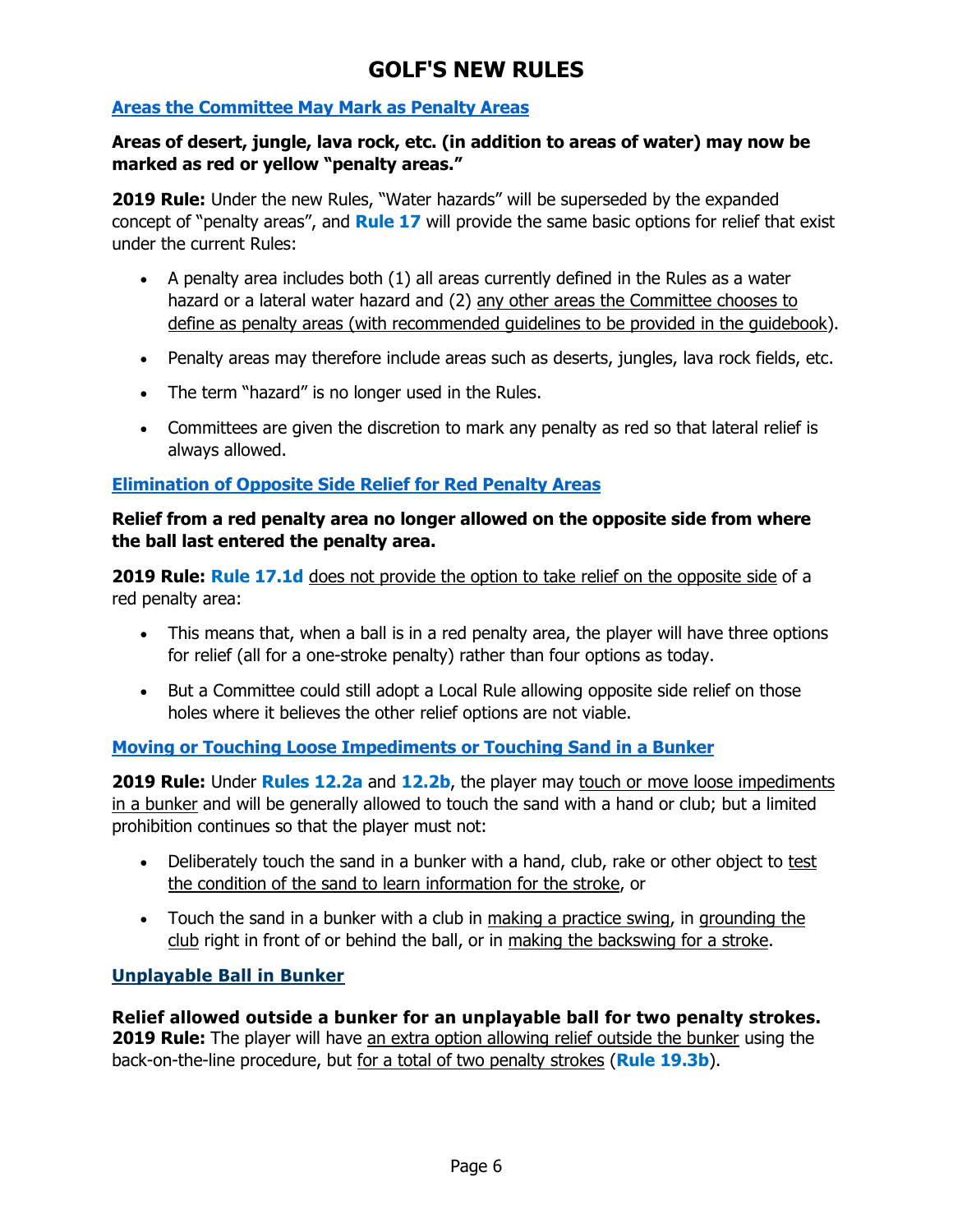### **Equipment**

### **[Use of Clubs Damaged During Round](http://www.usga.org/content/usga/home-page/rules-hub/rules-modernization/major-changes/use-of-clubs-damaged-during-round.html)**

### **A club damaged during a round can continue to be used, even if damaged in anger.**

### **2019 Rule:** Under **Rule 4.1**:

- A player is allowed to keep using and/or to repair any club damaged during the round, no matter what the damage and even if the player damaged it in anger.
- A player will not be allowed to replace a damaged club, except when it is damaged during the round by an outside influence or natural forces or by someone other than the player or his or her caddie.

### **[Use of Distance-Measuring Devices](http://www.usga.org/content/usga/home-page/rules-hub/rules-modernization/major-changes/use-of-distance-measuring-devices.html)**

**2019 Rule:** The current default position in the Rules is reversed:

- **Rule 4.3** permits players to use DMDs to measure distance.
- But a Committee may adopt a Local Rule prohibiting such use of DMDs.

# **Playing a Ball**

### **[Caddie Standing Behind a Player to Help Line the Player Up](http://www.usga.org/content/usga/home-page/rules-hub/rules-modernization/major-changes/caddie-standing-behind-a-player-to-help-line-player-up.html)**

### **A caddie is not allowed to stand on a line behind the player while the player is taking a stance and until the stroke is made.**

**2019 Rule:** Under **Rule 10.2b(4)**:

- The current prohibition is extended so that, once the player begins taking a stance for the stroke, and until the stroke is made, the player's caddie must not deliberately stand on or close to an extension of the line of play behind the ball for any reason.
- There is no penalty if the caddie accidentally stands on or close to an extension of the line of play behind the ball, rather than in trying to help in lining up.

### **[Caddie Lifting Ball on the Putting Green](http://www.usga.org/content/usga/home-page/rules-hub/rules-modernization/major-changes/caddie-lifting-ball-on-the-putting-green.html)**

### **A caddie may lift and replace the player's ball on the putting green without specific authorization to do so.**

### **2019 Rule:** Under **Rule 14.1b**:

- The player's caddie will be allowed to mark and lift the player's ball on the putting green any time the player is allowed to do so, without needing authorization.
- The caddie is allowed to replace the player's ball, but only if the caddie was the one who had lifted or moved the ball.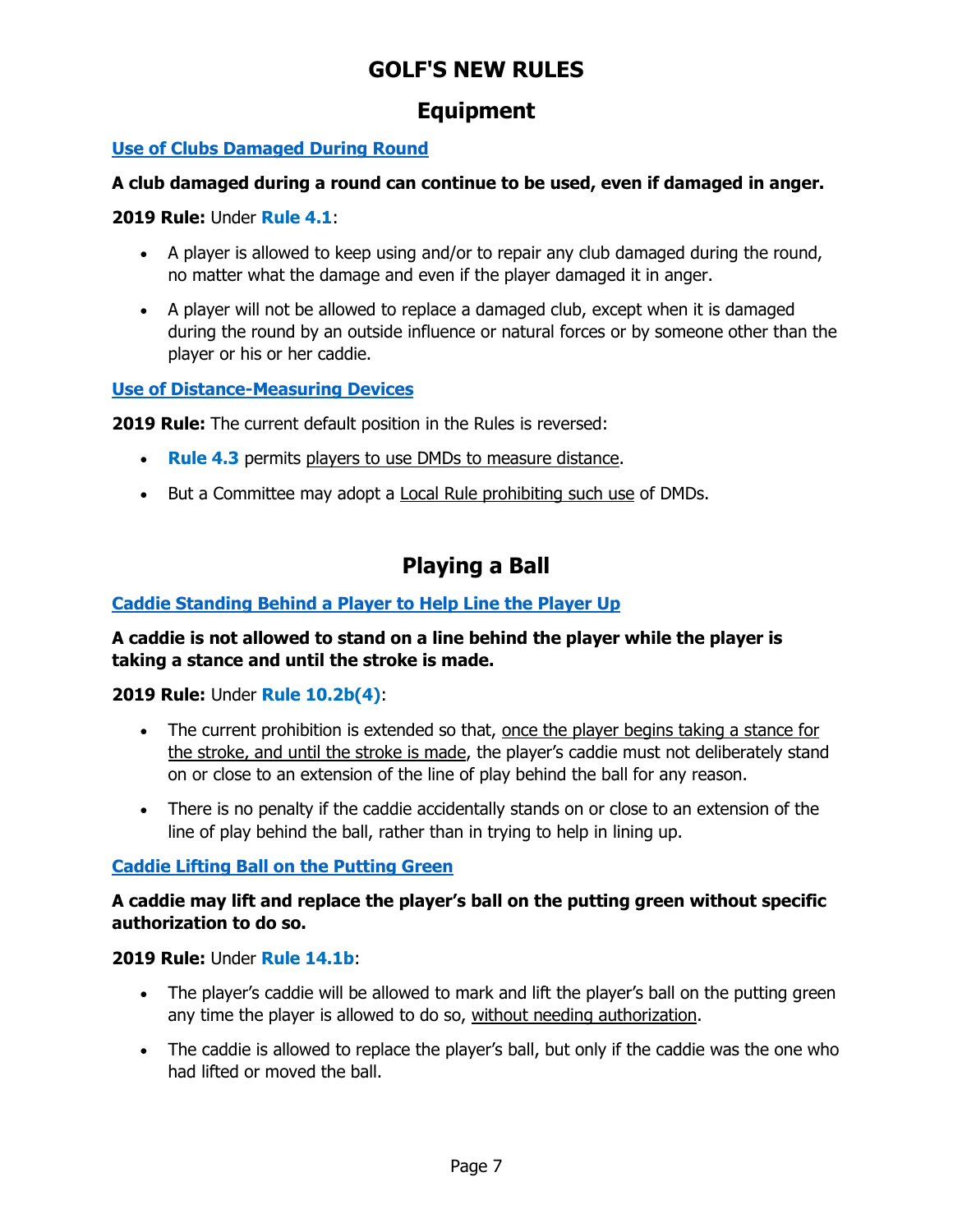### **[Ball Accidentally Struck More Than Once During a Stroke](http://www.usga.org/content/usga/home-page/rules-hub/rules-modernization/major-changes/ball-accidentally-struck-more-than-once.html)**

**2019 Rule:** Under **Rule 10.1a**, if the player's club accidentally hits the ball more than once during a single stroke, there is no penalty and the ball is played as it lies.

# **When to Play During a Round**

#### **[Encouraging Prompt Pace of Play](http://www.usga.org/content/usga/home-page/rules-hub/rules-modernization/major-changes/encouraging-prompt-pace-of-play.html)**

**2019 Rule: Rule 5.6** encourages prompt pace of play by recommending that:

- Players should recognize that their pace of play affects others and they should play promptly throughout the round (such as by preparing in advance for each stroke and moving promptly between strokes and in going to the next tee),
- A player should make a stroke in no more than 40 seconds (and usually in less time) after the player is able to play without interference or distraction, and
- Committees should adopt a Pace of Play Policy (rather than only say they may do so).

In addition, new Rule 6.4 expressly allows playing out of turn in match play by agreement, and for stroke play, will affirmatively allow and encourage players to play out of turn in a safe and responsible way to save time or for convenience (also known as "ready golf").

**[Maximum Score Form of Stroke Play](http://www.usga.org/content/usga/home-page/rules-hub/rules-modernization/major-changes/maximum-score--form-of-stroke-play.html)**

### **A new "Maximum Score" form of stroke play is recognized, where your score for a hole is capped at a max score.**

**2019 Rule:** "Maximum Score" will be a new, additional form of stroke play: (**Rule 21.2**)

- A player's score for each hole is capped at a maximum set by the Committee, which may be fixed (such as 6, 8, 10, etc.), related to par (such as two times par or triple bogey), or related to the player's handicap (such as net double bogey).
- A player who does not complete a hole (often referred to informally as "picking up") will not be disqualified, but simply gets the maximum score for the hole.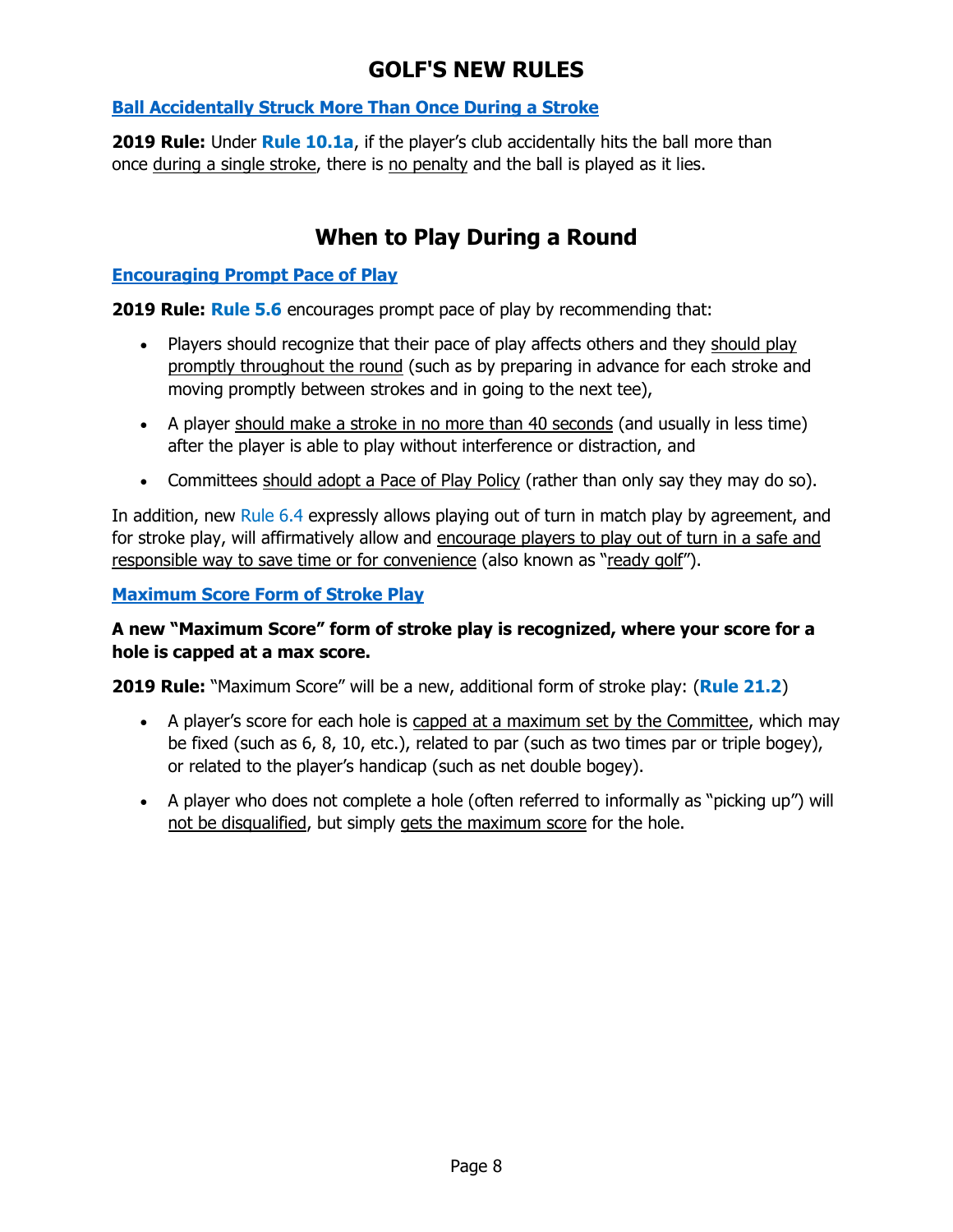### **Player Behavior**

#### **[Expected Standards of Player Conduct](http://www.usga.org/content/usga/home-page/rules-hub/rules-modernization/major-changes/expected-standards-of-player-conduct.html)**

**The proposed new Rules speak to the high standards of conduct expected from players.**



**The proposed new Rules speak to the high standards of conduct expected from players.**

### **[Code of Player Conduct](http://www.usga.org/content/usga/home-page/rules-hub/rules-modernization/major-changes/code-of-player-conduct.html)**

**Committees are given authority to adopt their own code of player conduct and to set penalties for breaches of that code.**

**2019 Rule:** Under **Rule 1.2b**, a Committee is allowed to adopt a "Code of Conduct" that:

- Sets the Committee's own standards for how players should conduct themselves, and
- May set penalties less than disqualification (such as a one-stroke penalty or a two-stroke penalty/loss of hole penalty) for a player's breach of those standards.

The Committee is still able to disqualify a player for serious misconduct that is contrary to the spirit of the game, as emphasized in new Rule 1.2a.